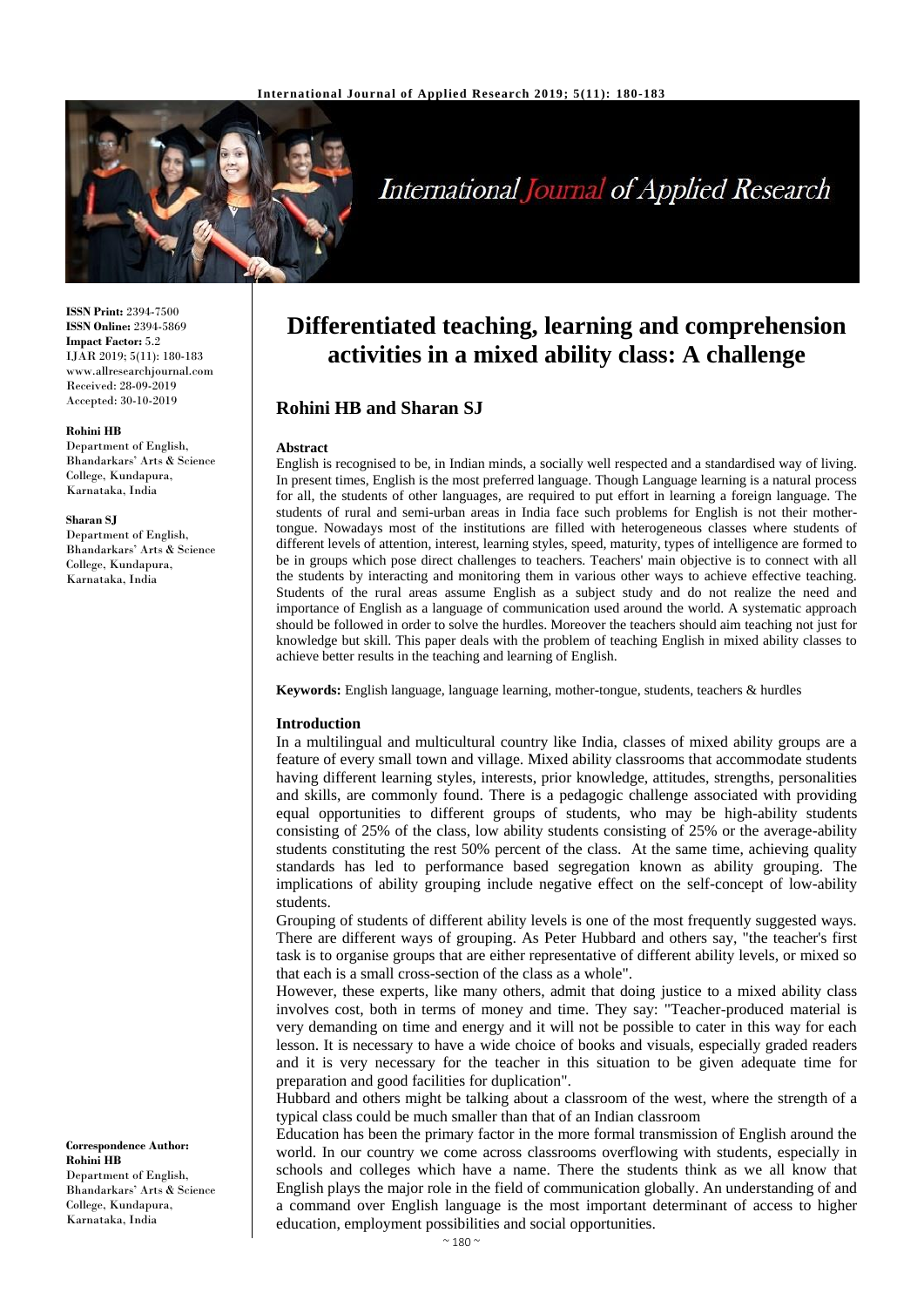Acquiring adequate knowledge in English for learners is inevitable in the present scenario. Language learning is a natural process for the natives. Learners who are of rural backgrounds face a number of problems. Here in India, English is taught as the second language in educational institutions. So, students find themselves unable to make proper sentence, and do not know proper pronunciation, spellings and grammatical rules. In most of the situations, majority of students interact in mother tongue inside the classrooms. In this case Good teachers of English might try group work, pair work, etc., with the limited resources and time available to them. However, a large number of college teachers do not do so because of their apprehension that they won't be able to complete the syllabus on time.

Grammar – Translation method is one of the important methods of teaching English in most of the cases. Over the time we have witnessed the growing importance of English language in all walks of life. Because of rapidly increasing web of educational facilities, rural areas too, have been enjoying the facilities of the institutions. But it has neither helped in raising the level of learners, nor made them learn English as a language. Now in the rural and semi-urban areas, study of English language begins at an early age. In Mixed ability level teaching, the teacher is required to make proper plans to teach every learner, who has different ideas, potentialities, skills, interests and learning needs. Though most institutions are usually multi-ability level, teachers find teaching such classes a very difficult and challenging task as it involves planning lessons which include various other of tasks corresponding to a variety of learning styles and abilities. The classroom is the only environment for the learners, where they should use this chance as much as possible. However, some of the students find it difficult to speak in the target language for many reasons, ranging from interest to confidence, from age to knowledge. Other students, however, would like to express everything they think or feel by using the new language. As a result, some students may take many turns, while others do not speak for the entire lesson. Teachers need to identify the problems of mixed ability classes and try to come out with the solutions of eliminating them.

#### **Teachers' Problems in Teaching English as Second Language in a Mixed Ability Class**.

- A teacher might have difficulties in finding appropriate teaching materials and resources that suit the needs, individual language level and interest of all students.
- The tasks included in the lesson should correspond to the language level, and abilities of learners.
- Slow learners can't participate because the tasks are too difficult for them.
- Every learner has individual interests and needs which form their attitude to the subject matter.
- The teacher does not know his/her students level of interests and needs.
- Some of the learners have difficulties speaking the target language for various reasons, while other learners are willing to express their thoughts and ideas in the target language. As a result some students participate actively in the lesson and others do not.
- Extrovert learners tend to occupy the teachers attention while shy learners are suppressed.
- Students work with different pace those who are

more advanced cope quickly with the tasks or get impatient when the teacher has to repeat an explanation, while students who have a lower level of knowledge and skills complete tasks more slowly.

 Active learners finish the tasks given quickly whereas the weaker one cannot complete in time and may lose their confidences. Consequently, mixed abilities may result in classroom management problems.

#### **Remedies to Overcome the Problems of Teaching in a Mixed Ability Class**

- The teacher should adapt some of the materials to make the language simple.
- Design simple teaching materials.
- Use visual teaching materials to grab the students' attention and to motivate them to get interested in the subject.
- Reduce the number of choices or should not give the more difficult choices in multiple level exercises.
- Include open-ended tasks which help learners work at their own pace.
- Mix and form groups of weaker and stronger students and make them work with more complicated tasks, whereas the weaker students would understand how stronger students deal with a task.
- Try to know the learners, their language level and interests. Try to find every single student's strength by offering a variety of activities.
- Try to find the strengths and preferred learning style of everyone. Involve and encourage the shy learners. Extra work should be given of something that the students would enjoy doing on their favourite topic. They would be more enthusiastic to work on such projects.

The learners from rural areas do not realize the importance of English as a language of communication and they lack the confidence to speak in English. The main reason is that they have been taught the language through grammar – translation Proceedings of the

This method makes them dependent on their mother-tongue. So, they need more practice for testing their proficiencies.

#### **Sample Analysis**

A set of ten students of first year studying in Degree College, was randomly selected for testing. A questionnaire containing ten questions of English grammar with a translation passage was given to them to answer. The errors committed by them were analysed and classified to find out their sources.

Course: B.C.A Strength: 74 Sample group size: 20 No. of fast learners: 10 No. of slow learners: 10

#### Sample Question practice:

#### **Questions on Punctuation**

Punctuate the following sentences and use capital letters wherever necessary.

- a. raju said ravi i like sweets
- b. john asks martis where is George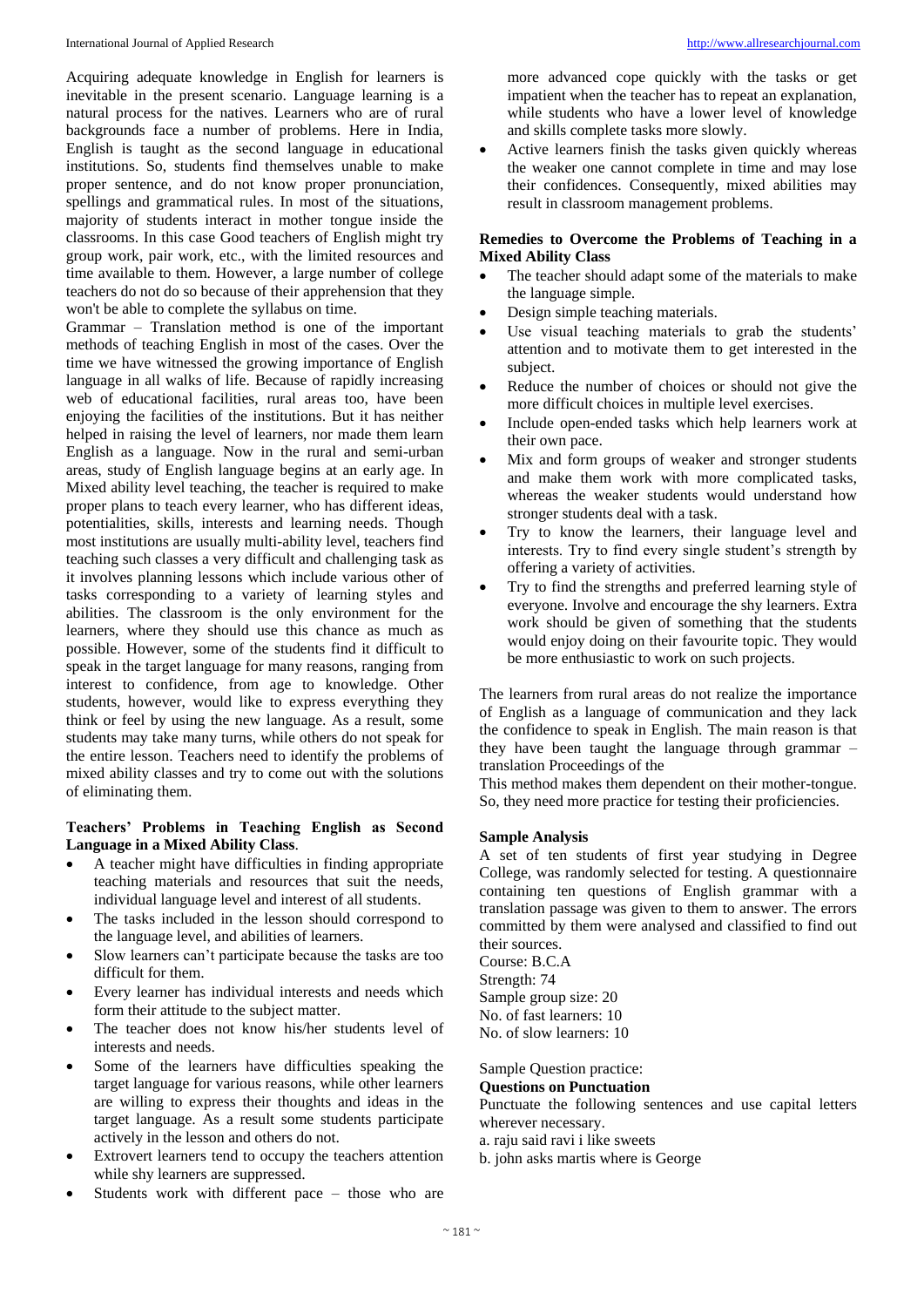#### **Questions on Spelling**

Underline the words with correct spellings.

a. tough, tuf, taugh

b. color, colur,couler

c. innocent, inocent, inosent

#### **Questions on VOCABULARY**

a) A list of words is given. The students are asked to group them under village and city. The words are: parks, cars, trees, shops, animals, mauls, waterfalls, flowers, reapers road, and complexes

b) Write plurals of the following: Woman, child, information.

c) Write synonyms for the following: Gratitude, humiliation, intelligent

d) Write antonyms for the following: Respect, strong, comfortable

e) Write one word substitute:

- Small animal like a mouse.
- Stones used for paving.

#### **Questions on Structures**

a) Supply the appropriate form of word:

i. Geetha ---------------- a song in the party yesterday. (Sing, sang, sung)

ii. It ----------------- since morning. (Present perfect continuous tense)

b) Fill in the blanks with appropriate words:

i. The chief guest ----------- the prizes to the winners.

ii. My friends -------------------

iii. She is ----------- today. (Is intelligent, gave up, are playing, gave away)

c) Make questions from the answers so as to get underlined word as answer

i. children are playing cricket.

ii. Tippu Sultan fought courageously with his enemies.

d) Make negative sentences without changing the meaning i. The knife is sharp.

ii. Samuel is very rich.

e) Change into indirect form:

i. Tom said,"I was swimming when my friend called me" ii. The visitor said to the attender, "please take me to the office"

f) Change the following sentences as per direction given in the bracket:

i. In spite of his illness, he attended the class (to compound) ii. He sold his father's house. (to complex)

h) Use appropriate linkers:

i. He is very rich unhappy. (and/but) ii. He cannot walk he was weak. (Therefore/because)

Such practices will help them enjoying their play with language. They can understand the importance of grammar.

They can enjoy these exercises and they can also strengthen their skills, once their interest is aroused, they show tremendous improvement. Apart from such practices, the following strategies can also be adopted in the English language learning class.

## **Organise your classroom with LSRW speaking, listening**

**reading and writing experiences as authentic as possible.** Some experts wholeheartedly believe that, when it comes to language learning, the words "classroom" and "authentic" are incompatible. This is probably true in many situations. However, I do think that it's possible to strategically incorporate authentic speaking and listening time into your lessons AND meet your learning objectives at the same time. Build opportunities for your students to talk about things that interest them. This will show them that you're interested in what they have to say and what they like.

#### **Talk less and make your students speak more.**

As a teacher of English language learners, you probably know all the research regarding decreasing TTT and ensuring that student talking time is maximized. The research behind this is substantial to say the least, and I dare not attempt to touch on all of it here. However, I do want to point out that the more opportunities you give your students to speak in class, the more likely it is that they'll be using the language as often as possible outside of the classroom.

#### **Form English speaking groups on the basis of their English knowledge.**

We know that, in order to learn a language, students have to practice speaking to others in authentic situations. Setting up peer groups is one fun way to facilitate and encourage this. Just as content area teachers assign group projects pertaining to their content area, ESL teachers can assign group projects with the goal of increasing the amount of time students spend in meaningful communication outside of class.

#### **Create in-class strategies that effectively translate to outside practice.**

Sure, our primary responsibility *is* classroom instruction. Most of us have no interest in following our students everywhere they go. It's useful to focus on in-class strategies and ideas that simultaneously benefit students outside the classroom.

#### **Use technology to motivate student interest.**

Research clearly indicates that motivation is a huge factor in a student's ability to learn a second language. I mean, that's just common sense, right? Some students may come to your class intrinsically motivated and require very little from you to build interest. Others will require a large degree of extrinsic motivation, and you may need to be creative to find out what excites them.

#### **Conclusion**

It's not just about teaching a foreign language, it's about giving your students a well-rounded and complete in-class learning experience. Ultimately, by shaking things up and incorporating different teaching techniques in your classrooms, you students will walk in never knowing what to expect from that day's lessons. They will stay fresh, enthusiastic and motivated when they know that each